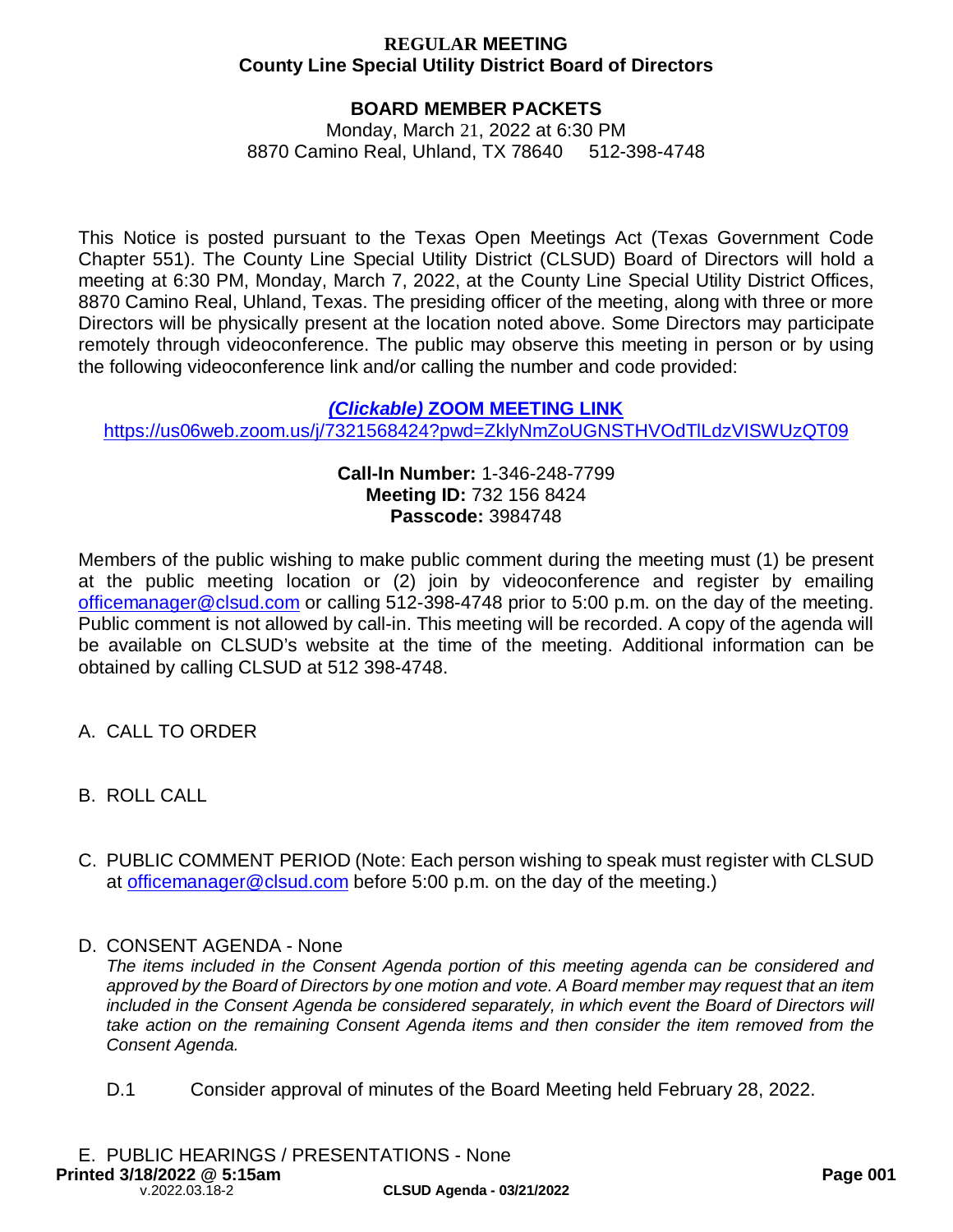# **BOARD MEMBER PACKETS**

Monday, March 21, 2022 at 6:30 PM 8870 Camino Real, Uhland, TX 78640 512-398-4748

- F. ITEMS FOR DISCUSSION NOT REQUIRING ACTION
	- F.1 Update on Wastewater Plant Operations.
	- F.2 Update on projects related to the Wastewater presented by Allison Nieto.
	- F.3 Update on projects related to the Water presented by Jeff Kallus.
	- F.4 Update on the CRWA & ARWA Board meetings.
	- F.5 Update progress on the 2022 Budget.
	- F.6 Review the February 2022 Financial reports.
	- F.7 Update on the Wastewater CCN in front of the PUC.
	- F.8 SCADA Update.
	- F.9 Edwards well generator.
	- F.10 Status of Board members up for reelection and status of/need for election.
- G. GENERAL MANAGER AND LEGAL COUNSEL REPORTS Update on future meeting dates, locations, status of CLSUD procurements, General Manager activities, other operational activities and the status of legal and engineering issues, where no action is required. *~ Daniel Heideman, General Manager, CLSUD / David Klein, Lloyd Gosselink Rochelle & Townsend, P.C.*

G.1 Report on CRWA Board of managers meeting, construction committee and manager replacement committee.

# H. ITEMS FOR ACTION OR DISCUSSION/DIRECTION

- H.1 Update, discussion, and possible direction to Staff regarding the GBRA Water Supply Agreement *(Gonzales Carrizo Water Supply Project Treated Water Supply Agreement By and Between the Guadalupe-Blanco River Authority and County Line Special Utility District)*. *~ Daniel Heideman, General Manager, CLSUD*
- H.2 Update, discussion, and possible direction to Staff regarding the Water Rate Study by Williams Water Works Consulting and its recommended rate increases. *~ Daniel Heideman, General Manager, CLSUD*
- H.3 Update, discussion, and possible action regarding SWE FM 2720 Water Line Improvements Task Order Pkg. *~ Daniel Heideman, General Manager, CLSUD*
- H.4 Update, discussion, and possible action on authorizing the use of the District's power of eminent domain if necessary for the acquisition of a 0.867 acre permanent Utility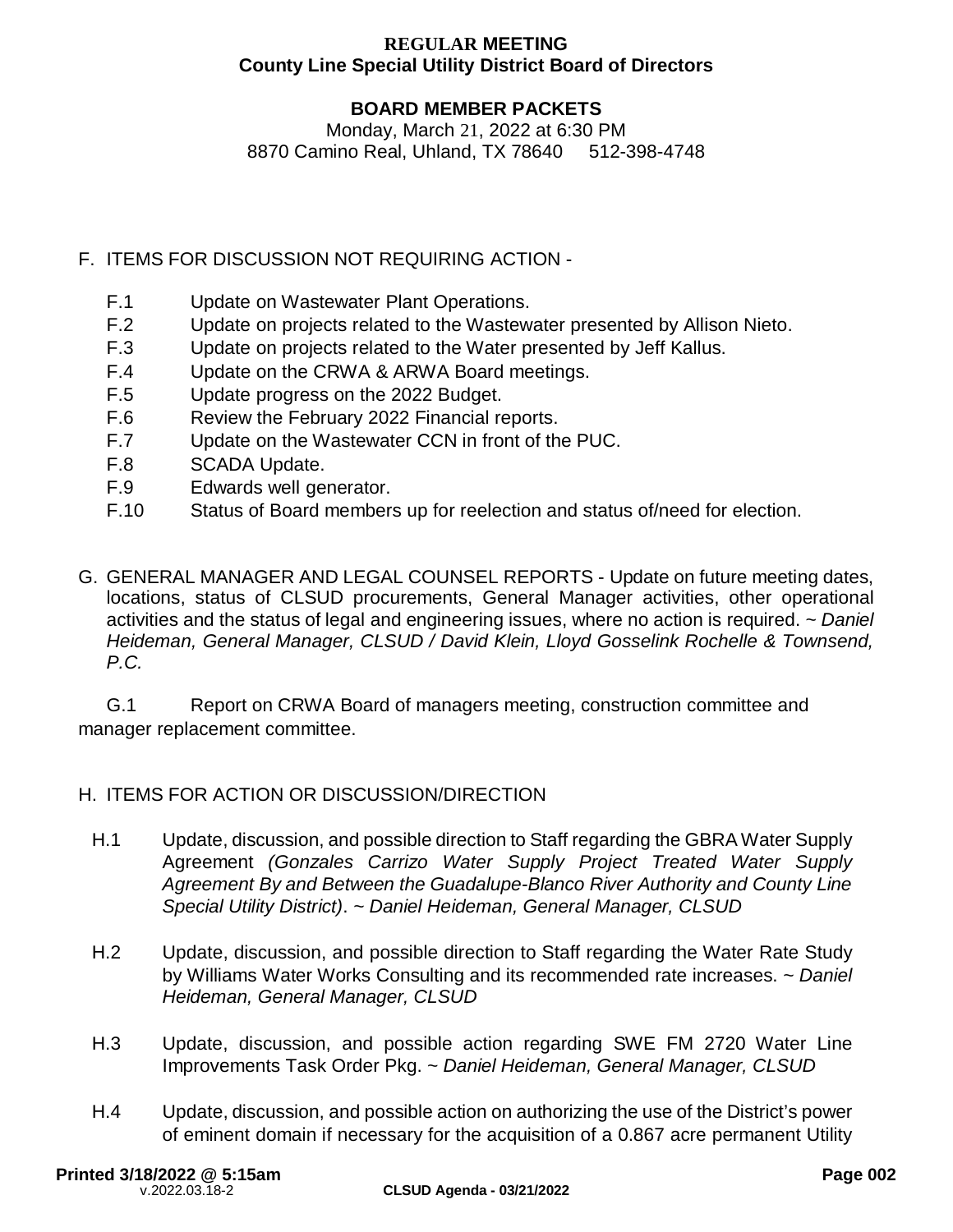## **BOARD MEMBER PACKETS**

Monday, March 21, 2022 at 6:30 PM 8870 Camino Real, Uhland, TX 78640 512-398-4748

and Right-of-Way Easement on a 102.1599 acre tract of land owned by FM RD 812, LLC. ~ Allison Nieto, SWE

- H.5 Update, discussion, and possible action on authorizing the use of the District's power of eminent domain if necessary for the acquisition of a 0.318 acre permanent Utility and Right-of-Way Easement on a 116.93 acre tract of land owned by Walton International Group. ~ Allison Nieto, SWE
- H.6 Update, discussion, and possible action on authorizing the use of the District's power of eminent domain if necessary for the acquisition of a 0.815 acre permanent Utility and Right-of-Way Easement on a 92.67 acre tract of land and a 0.831 acre permanent Utility and Right-of-Way Easement on a 49.3 acre tract of land both owned by Emily S. Fehlis, Trustee of the Emily S. Fehlis Revocable Trust. ~ Allison Nieto, SWE
- H.7 Update, discussion, and possible action on an order appointing/ratifying the appointment of a new member of to the County Line Special Utility District Impact Fee Advisory Committee.
- H.8 Update, discussion, and possible action on the Water CIP regarding its ongoing status, the amount to contribute to the CIP cost from CLSUD restricted funds, and the results from the meeting with the Frost Bank Financial Advisor.
- H.9 Update, discussion, and possible action on CRWA's Wells Ranch III water supply project.
- H.10 Update, discussion, and possible action on scheduling Impact Fee Public Hearing on April 18, 2022 at 6:30pm - right before the Regular Board of Directors meeting.
- I. BOARD PRESIDENT REPORTS Updates of ongoing projects and activities and potential future items where no action is required.
- J. BOARD MEMBER ITEMS OR FUTURE AGENDA ITEMS Possible acknowledgement by Board Members of future area events and/or requests for item(s) to be placed on a future agenda where no action is required.

## K. EXECUTIVE SESSION

K.1 *Executive Session pursuant to the Government Code, Section 551.071 (Consultation with Attorney) and/or Section 551.072 (Real Property Deliberations) regarding:*